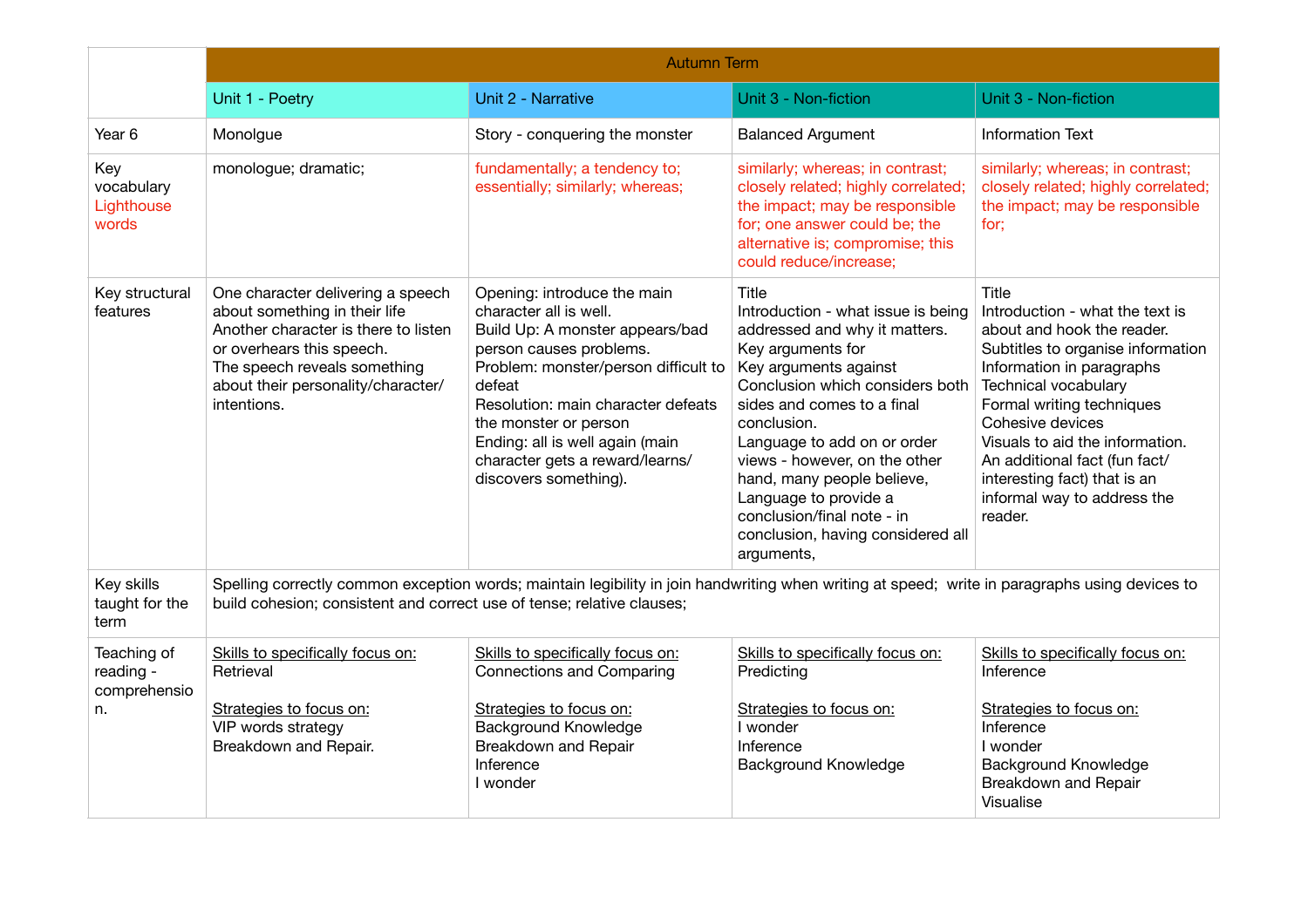|                                         | Spring Term                                                                                                                                                                                  |                                                                                                                                                                                                                                                                                                                                                                        |                                                                                                                                                                                                                                                                                                                                                                                                                                            |  |  |  |
|-----------------------------------------|----------------------------------------------------------------------------------------------------------------------------------------------------------------------------------------------|------------------------------------------------------------------------------------------------------------------------------------------------------------------------------------------------------------------------------------------------------------------------------------------------------------------------------------------------------------------------|--------------------------------------------------------------------------------------------------------------------------------------------------------------------------------------------------------------------------------------------------------------------------------------------------------------------------------------------------------------------------------------------------------------------------------------------|--|--|--|
|                                         | Unit 1 - Poetry                                                                                                                                                                              | Unit 2 - Narrative                                                                                                                                                                                                                                                                                                                                                     | Unit 3 - Non-fiction                                                                                                                                                                                                                                                                                                                                                                                                                       |  |  |  |
| Year 6                                  | Sonnets                                                                                                                                                                                      | Story - tale of fear                                                                                                                                                                                                                                                                                                                                                   | Biography/Autobiography                                                                                                                                                                                                                                                                                                                                                                                                                    |  |  |  |
| Key vocabulary<br>Lighthouse words      | sonnet;                                                                                                                                                                                      | consequently; resulting in; fundamentally; a<br>tendency to; essentially; similarly; whereas;                                                                                                                                                                                                                                                                          | fundamentally; a tendency to; essentially;<br>similarly; whereas; closely related to;                                                                                                                                                                                                                                                                                                                                                      |  |  |  |
| Key structural<br>features              | Title<br>14 lines<br>Each line has 10 syllables<br>Rhyming pattern of abab<br>May be set out in four stanzas - 3 with four<br>lines and the last stanza with 2 lines, which<br>should rhyme. | Opening: main character is afraid of<br>something and is worried about it/gets teased<br>about it<br>Build Up: main character starts to do<br>something<br>Problem: fear of main character actually<br>happens<br>Resolution: main character overcomes or<br>succumbs to fear<br>Ending: main character conquered fear/<br>reflects/looks to the future/warns of fear. | Introduction that grabs the readers<br>attention and summarises main events of<br>person's life.<br>Key events written in chronological order.<br>Provide information about early life, family,<br>home and influences.<br>Conclusion - what they are doing now or<br>how they will be remembered.<br>Past tense with conclusion in present<br>tense or future tense.<br>Include quotes<br>Third person<br>Adverbials<br>Cohesive devices. |  |  |  |
| Key skills taught                       | use passive verbs to affect the presentation of information in a sentence; integrate dialogue in narratives to convey character or advance<br>action;                                        |                                                                                                                                                                                                                                                                                                                                                                        |                                                                                                                                                                                                                                                                                                                                                                                                                                            |  |  |  |
| Teaching of reading<br>- comprehension. | Skills to specifically focus on:<br>Sequencing & Summarising<br>Strategies to focus on:<br>VIP words strategy                                                                                | Skills to specifically focus on:<br>Vocabulary & Impact on the reader/evaluation<br>Retrieval<br>Strategies to focus on:<br>VIP words strategy<br>Visualise<br>Breakdown and Repair<br>I wonder<br>Inference                                                                                                                                                           | Skills to specifically focus on:<br><b>Connections &amp; Comparing</b><br>Strategies to focus on:<br><b>Background Knowledge</b><br>Breakdown and Repair<br>Inference<br>I wonder                                                                                                                                                                                                                                                          |  |  |  |